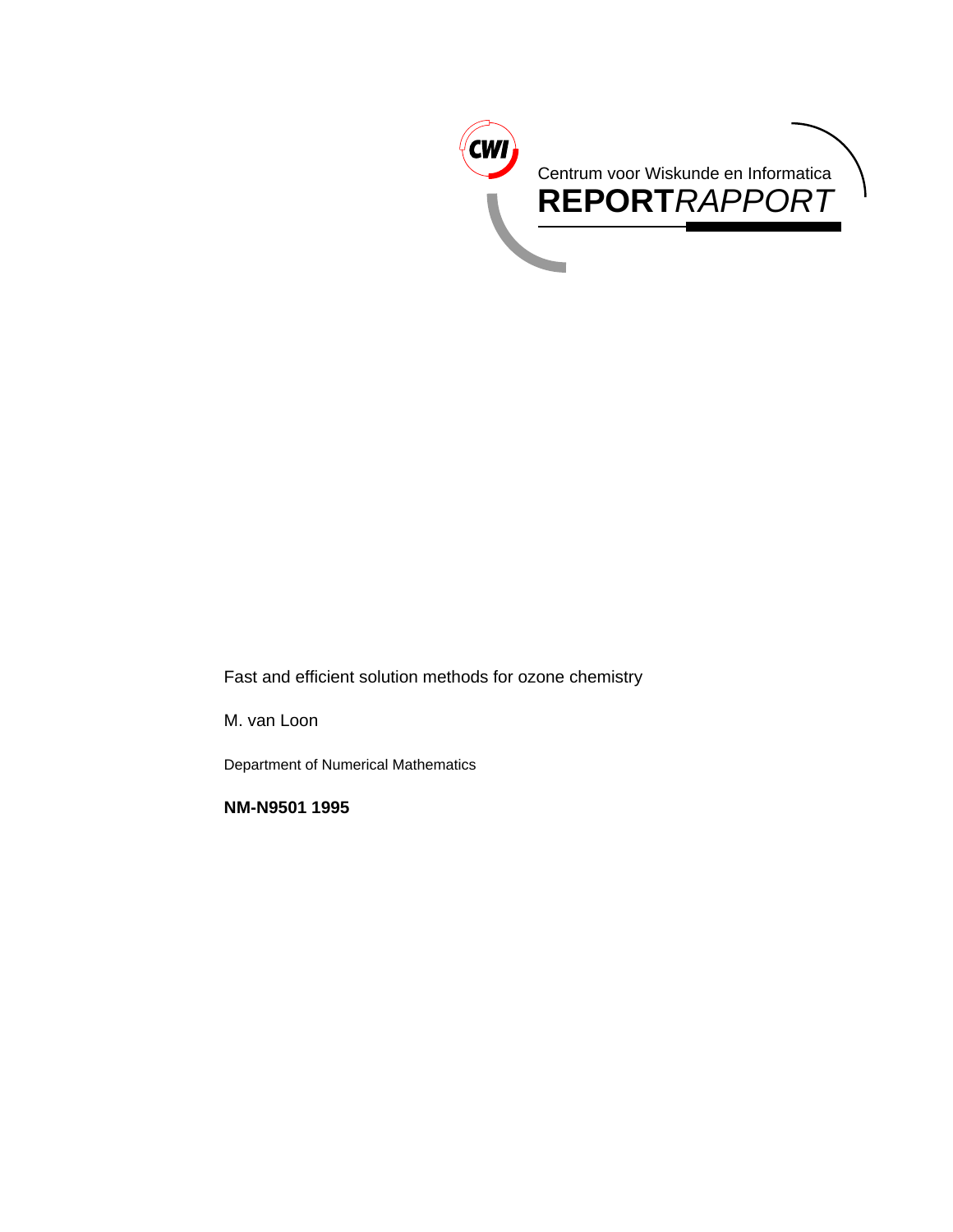Report NM-N9501 ISSN 0169-0388

CWI P.O. Box 94079 1090 GB Amsterdam The Netherlands

CWI is the National Research Institute for Mathematics and Computer Science. CWI is part of the Stichting Mathematisch Centrum (SMC), the Dutch foundation for promotion of mathematics and computer science and their applications.

SMC is sponsored by the Netherlands Organization for Scientific Research (NWO). CWI is a member of ERCIM, the European Research Consortium for Informatics and Mathematics.

Copyright © Stichting Mathematisch Centrum P.O. Box 94079, 1090 GB Amsterdam (NL) Kruislaan 413, 1098 SJ Amsterdam (NL) Telephone +31 20 592 9333 Telefax +31 20 592 4199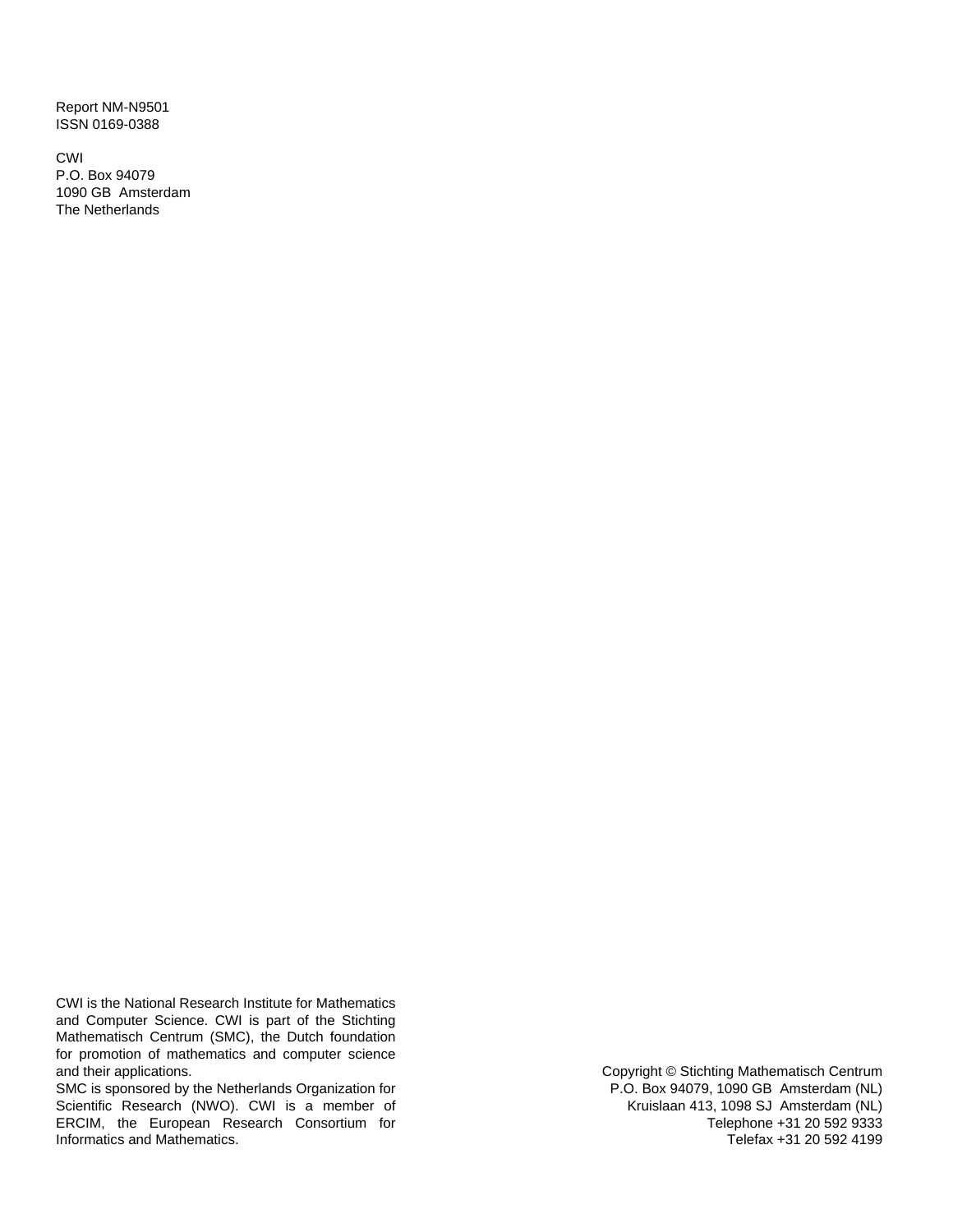# Fast and Efficient Solution Methods for Ozone Chemistry \*

M. van Loon

e-mail: vanloon@cwi.nl

#### CWI

P.O. Box 94079, 1090 GB Amsterdam, The Netherlands

#### Abstract

Two special-purpose solvers for chemical kinetics problems, a QSSA method and TWOSTEP, together with the state-of-the-art stiff solver VODE, provided with sparse matrix routines, are considered for application in an atmospheric model. Of all three methods a short description is given. A comparison is made for a chemical model describing (parametrized) ozone chemistry. The code TWOSTEP turns out to be a good alternative for the QSSA solver as regards accuracy and to outperform VODE with respect to computation time for accuracies near  $1\%$ .

AMS Subject Classification (1991): Primary: 65L05. Secondary: 80A30 CR Subject Classification (1991): G.1.7, G.1.3

 $Keywords$  & Phrases: atmospheric chemistry, numerical stiff ODEs.

Note: The research reported belongs to the project EUSMOG which is carried out in cooperation with the Air Laboratory of the RIVM - The Dutch National Institute of Public Health and Environmental Protection. The RIVM is acknowledged for financial support.

# 1. INTRODUCTION

Atmospheric models are computationally very expensive. Usually the computational work is dominated by the numerical treatment of systems of ordinary differential equations (ODEs) describing the chemical transformations. One reason is that these systems are *stiff* due to the presence of very fast reacting species. In the numerical stiff ODE field various robust methods are available for solving such systems. However, in air pollution models one often has to solve a system of chemical equations at thousands of grid points. Usually, the accuracy level is quite modest, say at most 1%. Therefore it seems worthwhile to look for special-purpose solvers which satisfy the accuracy requirement and are very fast as well. Such methods may exploit the special form of a chemical kinetics system

$$
\dot{y}(t) = f(t, y) \equiv P(t, y(t)) - L(t, y(t)) y(t), \quad y(0) = y_0,\tag{1.1}
$$

where P is an n-vector specifying the production terms and L an  $n \times n$  diagonal matrix defining the loss rates. In this paper we will consider two of such solvers. The first is based on the Quasi Steady State Approximation approach (QSSA) and the second is the more recent code TWOSTEP, developed by Verwer [8, 11]. These two solvers are tested together with the state-of-the-art stiff solver VODE [1, 2] on a set of reaction equations describing ozone formation. Note that VODE is a BDF code similar as LSODE [3].

## 2. THE OZONE MODEL

The performance of the methods will be illustrated by the results of the integration of the following set of reactions describing ozone-chemistry, which is currently examined for use in the Dutch Smog Prediction Model.

<sup>\*</sup>This note has been published in the proceedings of the conference AIR POLLUTION III, see [5].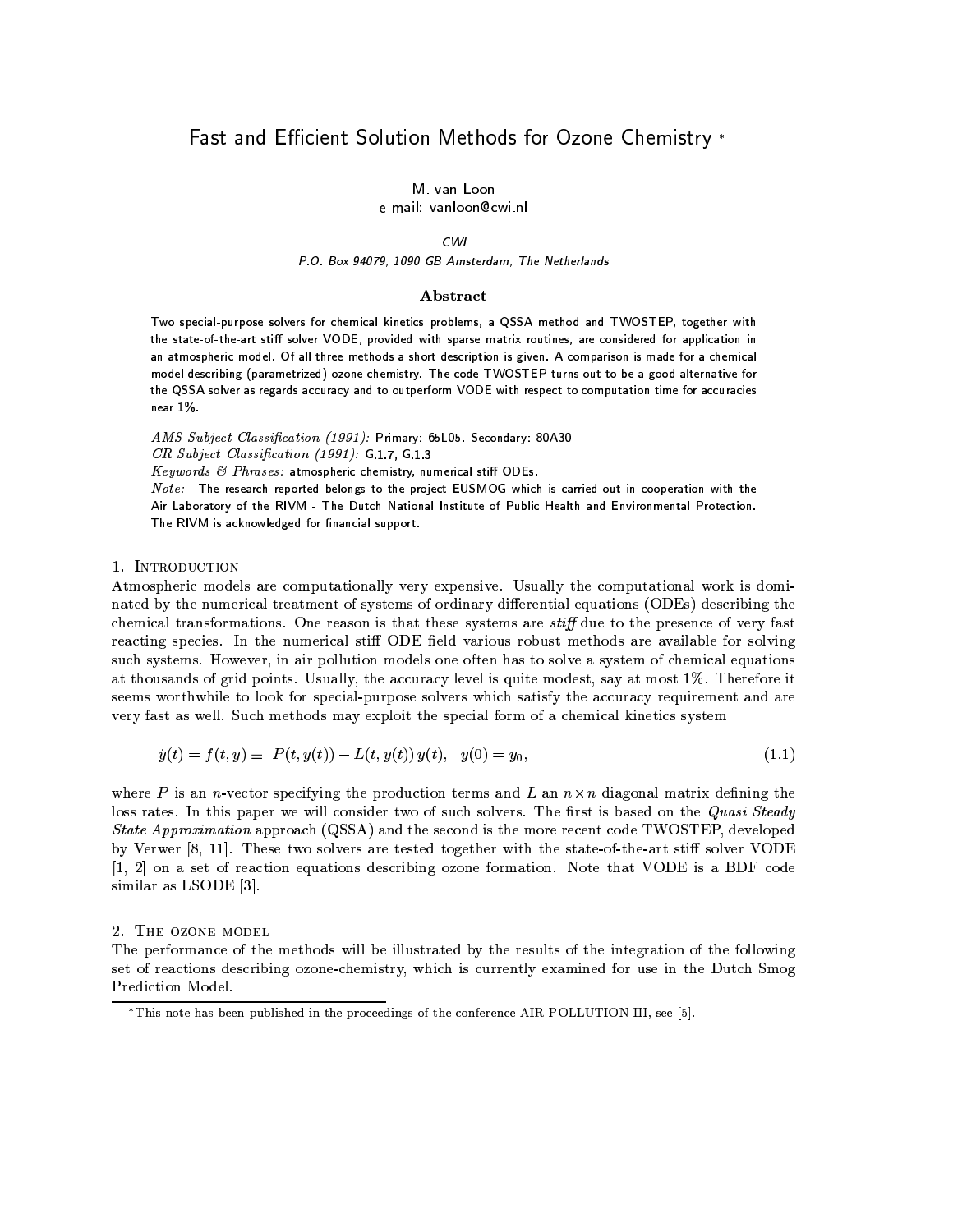1. 
$$
NO + O_3
$$
  $\longrightarrow NO_2$  9.  $C_3H_6 + OH \longrightarrow a_4O_3$   
\n2.  $NO_2 + h\nu$   $\longrightarrow NO + O_3$  10.  $XYL + OH \longrightarrow a_5O_3$   
\n3.  $NO_2 + OH \longrightarrow NO_3^a$  11.  $ISO + OH \longrightarrow a_6O_3$   
\n4.  $2NO_2 + O_3 \longrightarrow 2NO_3^a$  12.  $CO + OH \longrightarrow a_6O_3$   
\n5.  $O_3 + h\nu \longrightarrow b_1OH + b_2O_3$  13.  $CH_4 + OH \longrightarrow a_8O_3$   
\n6.  $C_2H_6 + OH \longrightarrow a_1O_3$  14.  $SO_2 + OH \longrightarrow SO_4$   
\n7.  $C_4H_{10} + OH \longrightarrow a_2O_3$  15.  $SO_2 \longrightarrow SO_4$   
\n8.  $C_2H_4 + OH \longrightarrow a_3O_3$ 

This highly parametrized model has been derived from the EMEP MSC-West model [7] which consists of about 140 reactions between ca. 70 species. A full specification of all parameters can be found in  $[4]$  and  $[9]$ .

#### 3. SOLUTION METHODS

In this section we will describe the methods considered in our investigation. In case the exact solution of system  $(1.1)$  is mass conserving in the sense that one or more relations of the kind

$$
w^T y(t) = \text{constant} \tag{3.2}
$$

hold, with  $w$  an *n*-vector with constant weights, we would like the numerical method to satisfy this relation as well. In case of constant emission terms, the equivalent of  $(3.2)$  is

$$
w^T y(t) = \text{constant} + w^T Q \cdot t,\tag{3.3}
$$

which should be satisfied by the numerical scheme as well. Especially for long range transport models it is of importance that mass is not systematically added to or deleted from the system.

# $3.1 \text{ VODE}$

The code VODE  $[1, 2]$  is a state-of-the art variable step size code developed for stiff ODEs. It is, like TWOSTEP, based on the BDF formulae (3.4). In contrast to TWOSTEP, it varies its order q, where  $1 \leq q \leq 5$  for stability reasons. Another difference is that it solves the implicit relation (3.4) with the (modified) Newton method. This involves evaluations and decompositions of Jacobian matrices, which is time consuming. To reduce the linear algebra overhead, in [9] we implemented sparse matrix routines for decomposing the Jacobian matrix and for performing backsolves. We also provided the code with the analytic Jacobian. This prevents the code from approximating the Jacobian by numerical differencing which is computationally more expensive and less accurate.

An advantage of using the (modified) Newton's method with analytic Jacobian is that the resulting solution after an arbitrary number of iterations always satisfies the conservation condition (see e.g. [6]). If the Jacobian is approximated by numerical differencing, this may no longer be true. In the remainder of this paper we only consider VODE provided with the analytic Jacobian. In general, VODE needs only 1 or 2 Newton iterations to (approximately) solve the relation (3.4).

#### 3.2 The TWOSTEP approach

TWOSTEP is based on the second order Backward Differentiation Formula (BDF), which can be written in the general form

$$
y^{n+1} = Y^n + \gamma \tau f^{n+1}, \tag{3.4}
$$

where  $Y^n$  is an history vector, depending on the solutions at previous time steps and  $\gamma$  is a scalar variable. The step size is denoted by  $\tau$ . In case variable step sizes are applied,  $Y^n$  and  $\gamma$  also depend on previous step sizes.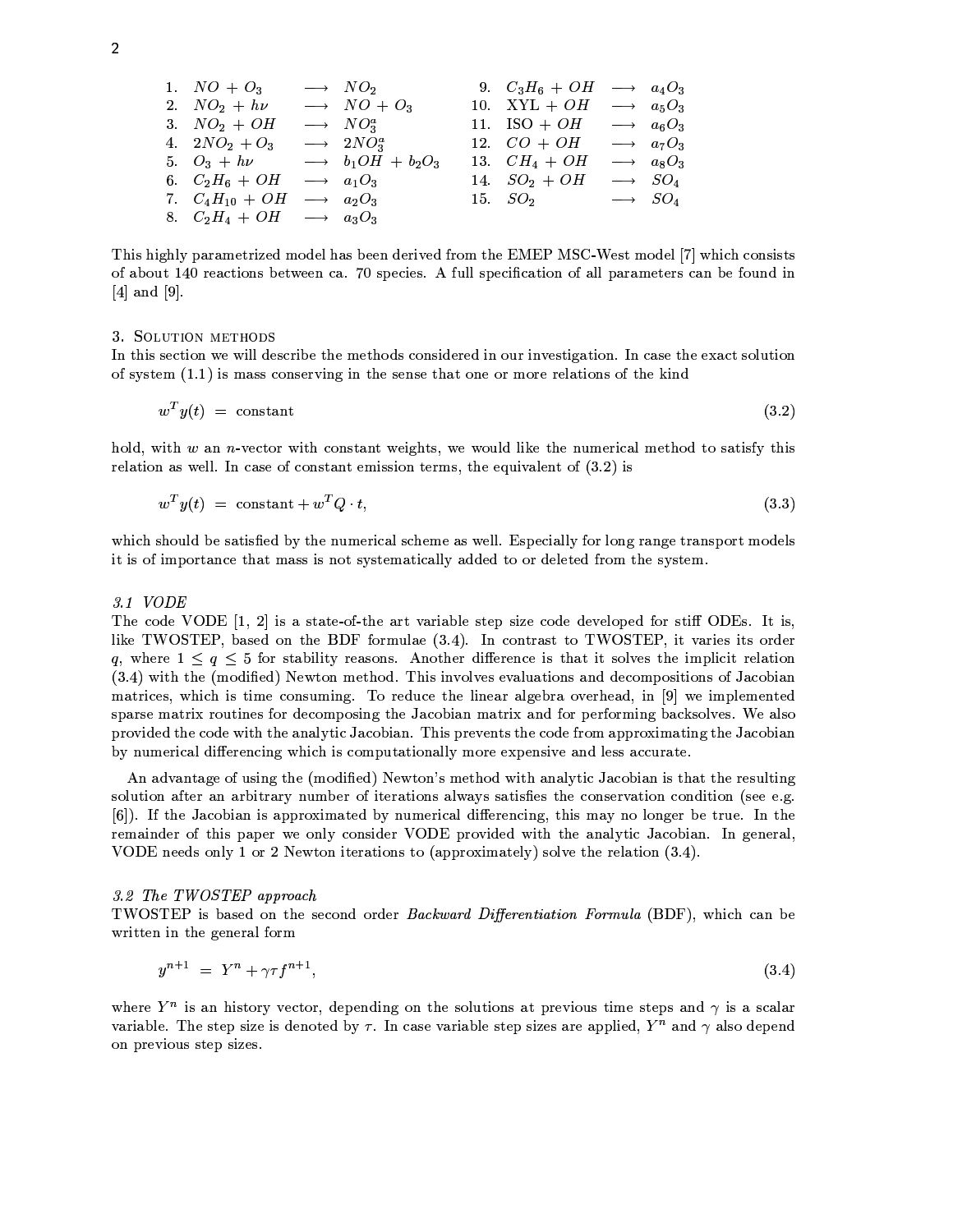General purpose solvers like VODE usually solve the implicit relation (3.4) using the (modified) Newton method. In TWOSTEP the special form  $(1.1)$  is exploited to rewrite  $(3.4)$  as

$$
y^{n+1} = (I + \gamma \tau L^{n+1})^{-1} (Y^n + \gamma \tau P^{n+1})
$$
\n(3.5)

to which explicit Gauss-Seidel iteration is applied. In the experiments below we will apply a fixed number of 2 iterations per time step. We emphasize that this number is (by far) not enough for convergence to the true BDF solution. The starting vector for the iteration process is obtained by first order extrapolation using solutions from previous time levels. When starting up the integration. the second order formula cannot be applied since no values from the past are available. In that case the first order BDF method is applied, i.e.  $Y^n = y^n$  in (3.4). In general this will hardly influence the overall result, because only the first step of the integration is done with a first order method.

If solved exactly, the solution  $y^{n+1}$  of (3.4) is conservative, provided that the true ODE solution is conservative. However, in case the Gauss-Seidel iteration is not continued until convergence,  $y^{n+1}$  is only an approximation for the solution of  $(3.4)$  and will not be conservative in general, in contrast to VODE which always produces a conservative solution, independent of the number of iterations used to approximate the solution of the nonlinear system. This disadvantage for Gauss-Seidel iteration can be overcome for our chemistry by lumping (see below).

#### 3.3 The QSSA approach

If  $P$  and  $L$  in (1.1) are constant, this equation can be solved exactly,

$$
y(t+\tau) = e^{-\tau L}y(t) + (I - e^{-\tau L})L^{-1}P.
$$
\n(3.6)

This suggests the associated integration scheme

$$
y^{n+1} = e^{-\tau L(\tilde{y})}y^n + (I - e^{-\tau L(\tilde{y})})L^{-1}(\tilde{y})P(\tilde{y}).
$$
\n(3.7)

where  $\tilde{y}$  is still undefined. If we select  $\tilde{y}=y^n$ , the method is explicit and first order consistent. If we choose  $\tilde{y} = \frac{1}{2}(y^{n} + y^{n+1})$  the method is implicit and of second order. The solution of the implicit equation is then obtained by Picard iteration. The second order scheme may be rewritten as (dropping the argument  $\tilde{y}$ )

$$
y^{n+1} = y^n + 2(I + e^{-\tau L})^{-1}(I - e^{-\tau L})L^{-1}f.
$$
\n(3.8)

Imposing mass conservation results into the condition

$$
2w^{T}(I + e^{-\tau L})^{-1}(I - e^{-\tau L})L^{-1} = \tau w^{T}, \qquad (3.9)
$$

because from (3.2) we have  $w^T f = 0$ . The above relation is not satisfied for the exact exponential. Often some approximation is used. The only approximation that makes the scheme conservative is

$$
e^{-\tau L} \approx \frac{2-\tau L}{2+\tau L},\tag{3.10}
$$

which gives the implicit midpoint rule. However, this approximation results into negative solutions for  $\tau L > 2$ , though it is A-stable. For the first order scheme it is even worse: the corresponding condition for conservation is  $e^{-\tau L} = I - \tau L$  which is the Forward Euler method, an inappropriate method to solve stiff systems because of its severe stability restriction.

We therefore select the second order scheme (i.e.  $\tilde{y} = \frac{1}{2}(y^{n+1} + y^n)$ ) and use a very accurate, 6th order approximation of the exponential. This approximation is used instead of the exact exponential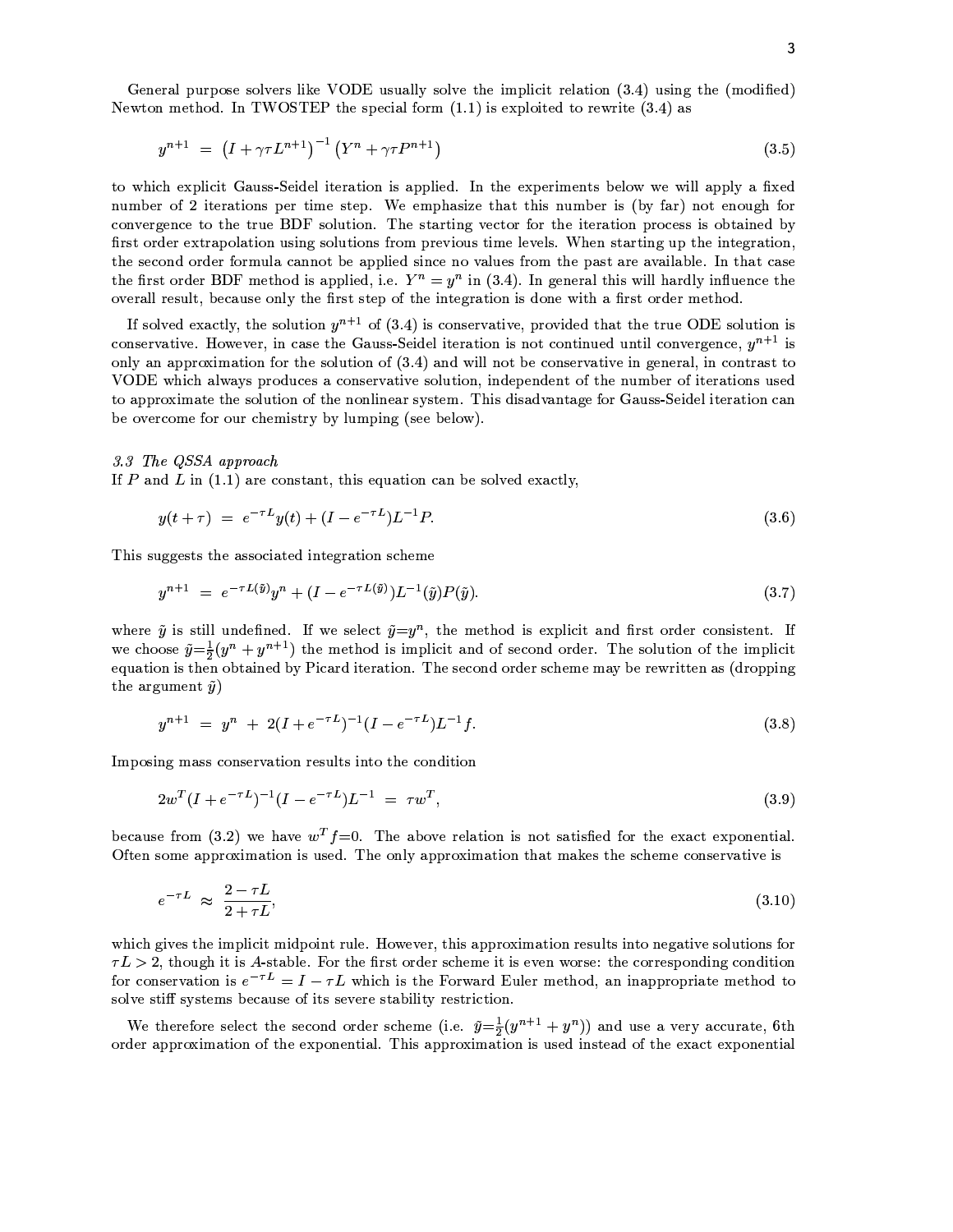for efficiency reasons only: there is no significant difference in the results, whereas using this approximation, when implemented efficiently, saves 20% or more computation time. The resulting scheme  $(3.7)$  can be written in an efficient form:

$$
\tilde{y} = \frac{1}{2} (1 + e^{-\tau L(\tilde{y})}) y^n + \frac{1}{2} (I - e^{-\tau L(\tilde{y})}) L^{-1}(\tilde{y}) P(\tilde{y}). \tag{3.11}
$$

As no significant differences were observed with Picard iteration, we use, as in TWOSTEP, two Gauss-Seidel iterations to approximate  $\tilde{v}$ . The time-stepping mechanism is the same as for TWOSTEP.

#### 3.4 Lumping

A common way to improve the integration process is lumping. The basic idea is to define a 'new' species, being a linear combination of two or more species from the system, that is easier to integrate than the individual species it consists of. Each integration step the 'new' species is integrated together with all other species. At the end of the integration step, the 'new' species is used to re-evaluate one of its components. In our chemical model (specified below), two such new, lumped species may be defined:  $NO_x = NO + NO_2$  and  $O_x = NO_2 + O_3$ . In the TWOSTEP and the QSSA scheme these species are computed at the end of each Gauss-Seidel iteration and then used to re-evaluate the largest component in each lumped species. In [9] we showed that lumping can be seen as an acceleration of the iteration process. In the remainder of this paper, we shall refer to these methods as TWOSTEP2 and QSSA2 whereas the methods without lumping will be referred to as TWOSTEP1 and QSSA1. For implicit methods, which solve the nonlinear system exactly (i.e. very accurately), the lumping trick will not improve the solution, hence we will not apply lumping in VODE.

3.5 Setup of experiment



The setup of the experiment is completely identical to the one described in [9]. This means that we integrate over a period of 112 hours, so approximately 5 days. The integration starts at 4:00 hour at day one and ends at 20:00 at day five. This time interval is sufficiently large to include a number of diurnal cycles. The integration interval is split up in 56 2-hour subintervals. At the beginning of each subinterval all parameters are updated and the code is restarted. This corresponds to actual applications in atmospheric models where operator splitting (fractional steps) is applied.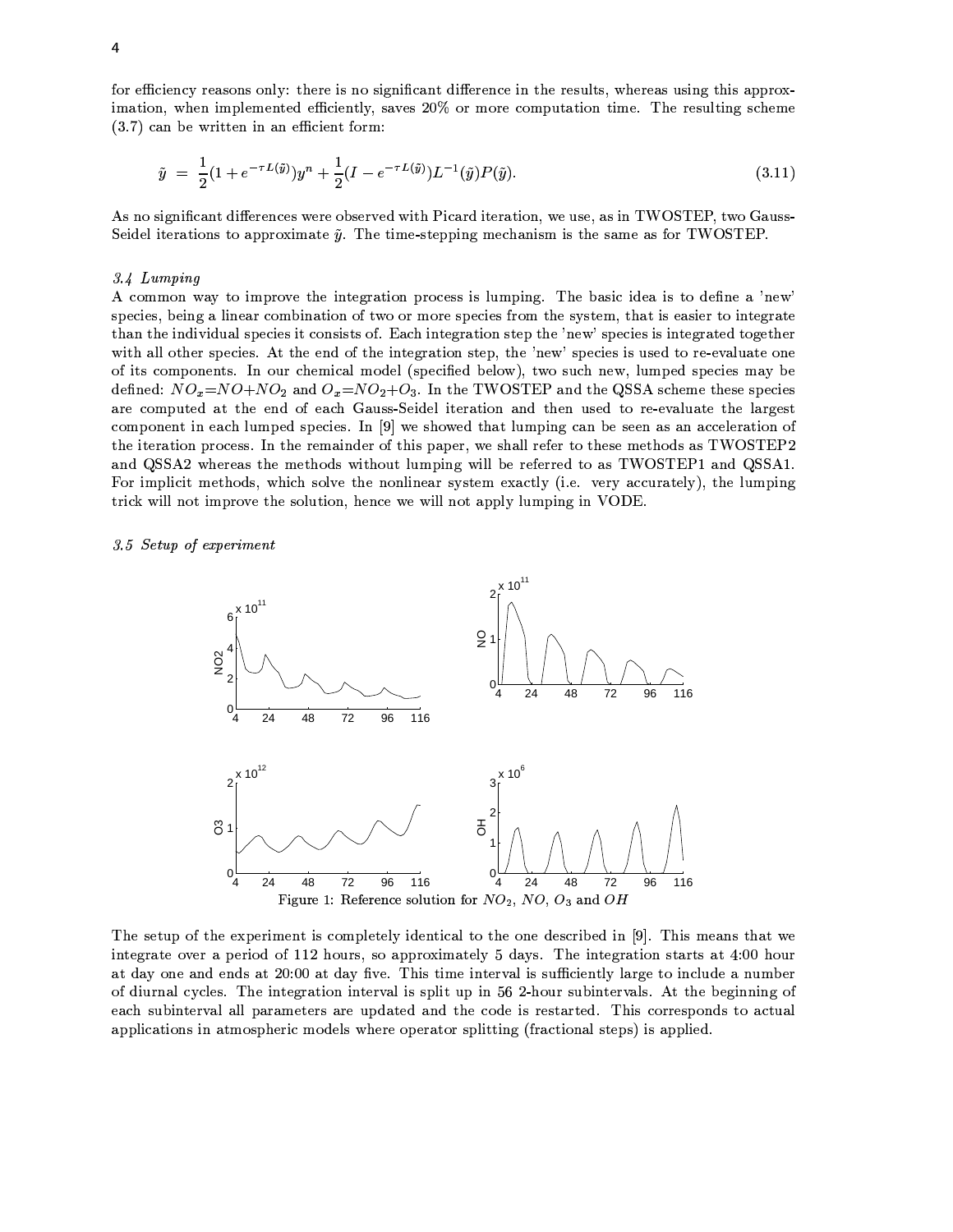Here, however, we only carry out box calculations with the chemical model. In order to get realistic concentration profiles, i.e. representative for ozone episodes, emission terms  $Q_i$  (for NO, the VOCs and  $SO_2$ ) and deposition terms  $vg_i$  (for  $NO_2$ ,  $O_3$  and  $SO_2$ ) have been added. A solution plot is given in Figure 1.

For each species k, accuracy is measured by the relative root mean square error  $RRMS_k$ 

$$
RRMS_k = \sqrt{\frac{\sum_{n=1}^{N} (y_k^n - y_k(t_n))^2}{\sum_{n=1}^{N} (y_k(t_n))^2}},
$$
\n(3.12)

where  $N = 56$ ,  $t_n = 14400 + 7200n$  sec. and  $y_k(t_n)$  represents a sufficiently accurate reference solution. The average number of significant digits SDA is then defined as

$$
SDA = -\log_{10}\left(\frac{1}{m}\sum_{k=1}^{m}RRMS_k\right). \tag{3.13}
$$

Since in air pollution model only modest accuracy is required, our comparison focuses on (relative) accuracies near 1%. For all methods we will use the same set of tolerances, namely ATOL=1 and  $RTOL=10^{-1}$ ,  $l=1,2,3,4,5$  for all species. Moreover, we prescribe a minimum and maximum step size:  $\tau_{min} = 1$  and  $\tau_{max} = 900$ . In VODE we had to overrule the rejection strategy to enable  $\tau_{min} = 1$ , because the code signals time constants smaller than 1 sec. In general this is all right, of course, but for the present application, with a modest accuracy requirement, smaller time steps seem to be redundant.

In addition we also performed some runs with (large) fixed step sizes and examined the solutions on conservation of  $NO_x$ . The system can be made to satisfy a relation of the kind (3.3) if we add an artificial component representing the amount of  $NO<sub>2</sub>$  deposition on the earth's surface. Conservation is then measured by  $RRMS_{NO<sub>z</sub>}$ .

#### 4. RESULTS

## 4.1 variable step sizes

The results of the experiments are plotted in Figure 2. The markers correspond with the first four tolerances for QSSA1/2 and all five tolerances for the other methods. The results clearly show that the QSSA approach is not very favorable in the present application. QSSA1 and QSSA2 are much more inaccurate than both TWOSTEP versions, though QSSA as well as TWOSTEP are second order consistent. Also QSSA needs much more time steps than TWOSTEP as can be seen from Table 1. This time stepping behavior is in accordance with the results reported in [10] for a quite similar QSSA

| RTOL      | QSSA1     | QSSA2      | TWOSTEP1 | TWOSTEP2 | - VODE -    |
|-----------|-----------|------------|----------|----------|-------------|
| $10^{-1}$ | 1583(0)   | 1588(0)    | 1267(0)  | 1267(0)  | 1062(13)    |
| $10^{-2}$ | 5742(0)   | 5749(0)    | 2044(3)  | 2042(3)  | 1465 $(12)$ |
| $10^{-3}$ | 23566(0)  | 23584(0)   | 4330(3)  | 4330(3)  | $2035(65)$  |
| $10^{-4}$ | 116536(0) | 116539 (0) | 10174(1) | 10173(1) | 2722(41)    |

Table 1: Number of accepted step sizes with number of rejections (in brackets)

scheme. The results reported here also confirm the conclusion in [10] that other tailor-made solution methods may outperform QSSA. In our view TWOSTEP is such a method, at least for the chemical problem considered in this paper. In [9] we applied TWOSTEP and VODE also to two other test problems and TWOSTEP performed satisfactorily in all cases. We should also mention that it was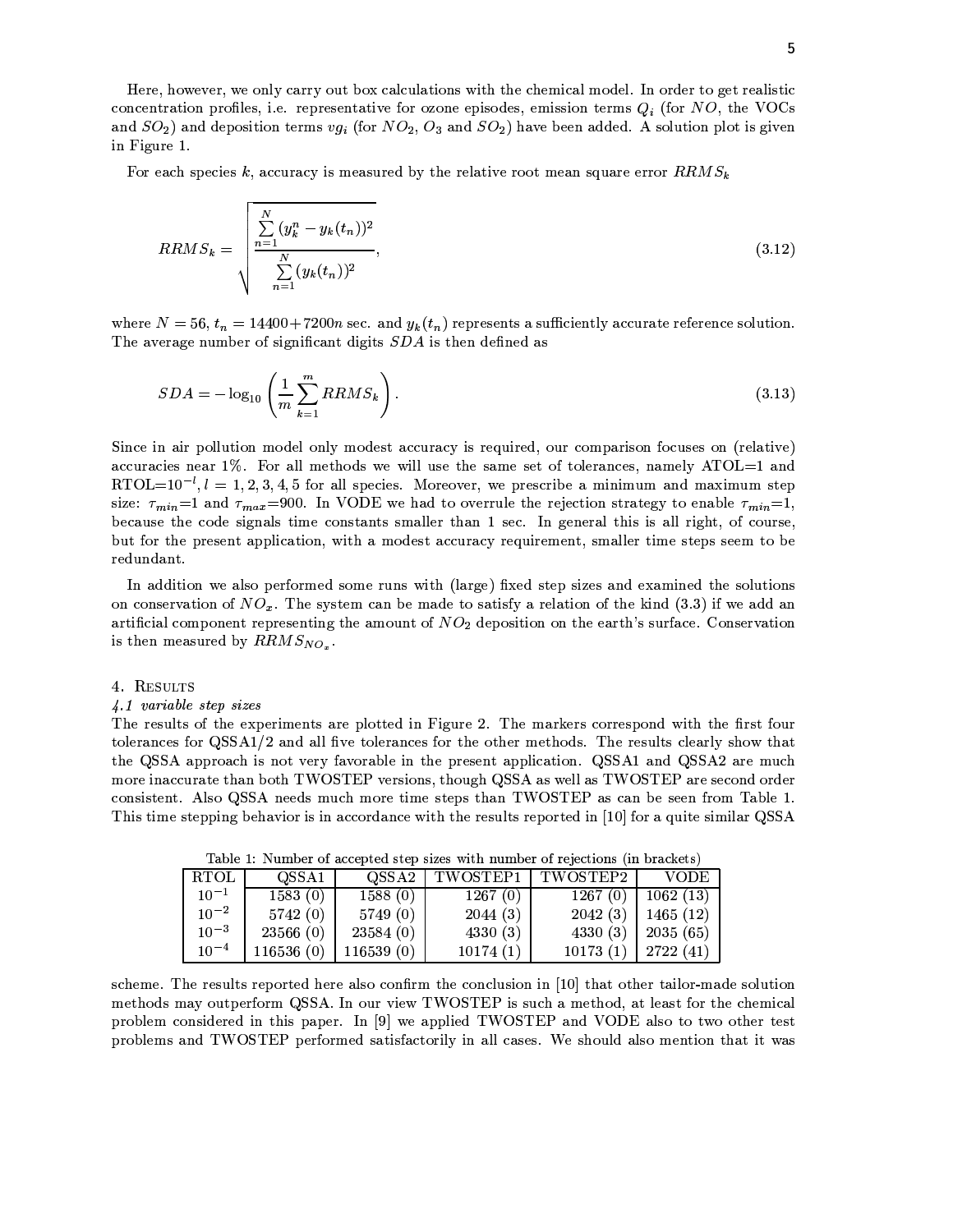

Figure 2: Results for the test problem

found that supplying VODE with sparse matrix routines results in a large decrease in CPU for a large problem size. In [9] results are presented for the EMEP chemistry with 66 species [7]. For this chemical system the sparse matrix routines implemented in VODE reduce the CPU time with about 70% which makes VODE and TWOSTEP competitive for the accuracy range of interest for atmospheric models. However, in the model presented here, with only 15 species, the reduction in CPU time for VODE is only about 20% and for accuracy levels near 1% TWOSTEP still is convincingly the most efficient solver.

# 4.2 Fixed step sizes

Table 2 presents results for QSSA and TWOSTEP using fixed step sizes. No results for VODE are listed because the code (in its present form) was unable to integrate with such large step sizes over the whole integration interval. The results in Table 2 however indicate that large step sizes can be feasible in a special-purpose implementation.

| Table 2. Itesulus for fixed sick sizes |          |             |       |             |          |             |          |             |  |  |  |  |
|----------------------------------------|----------|-------------|-------|-------------|----------|-------------|----------|-------------|--|--|--|--|
| $\tau$                                 | QSSA1    |             | QSSA2 |             | TWOSTEP1 |             | TWOSTEP2 |             |  |  |  |  |
|                                        | SDA      | $SD_{NO_x}$ | SDA   | $SD_{NO_x}$ | SDA      | $SD_{NO_x}$ | SDA      | $SD_{NO_x}$ |  |  |  |  |
| 100                                    | 1.43     | 3.08        | 2.51  | 10.18       | 2.26     | 4.13        | 3.53     | 13.83       |  |  |  |  |
| 200                                    | 0.86     | 1.95        | 2.22  | 9.51        | 1.88     | 3.38        | 3.42     | 10.97       |  |  |  |  |
| 300                                    | 0.50     | $1.26\,$    | 2.05  | 9.92        | 1.78     | 3.24        | 3.20     | 10.43       |  |  |  |  |
| 400                                    | unstable |             | 1.93  | 10.19       | 1.65     | 3.08        | 3.08     | 9.98        |  |  |  |  |
| 600                                    | unstable |             | 1.76  | 8.47        | 1.17     | 2.17        | 2.93     | 9.83        |  |  |  |  |
| 900                                    | unstable |             | 1.59  | 7.61        | 0.72     | 1.38        | 2.60     | 9.18        |  |  |  |  |
| 1200                                   | unstable |             | 1.47  | 6.97        | 0.48     | 1.03        | 2.51     | 8.48        |  |  |  |  |

Table 2: Results for fixed step sizes